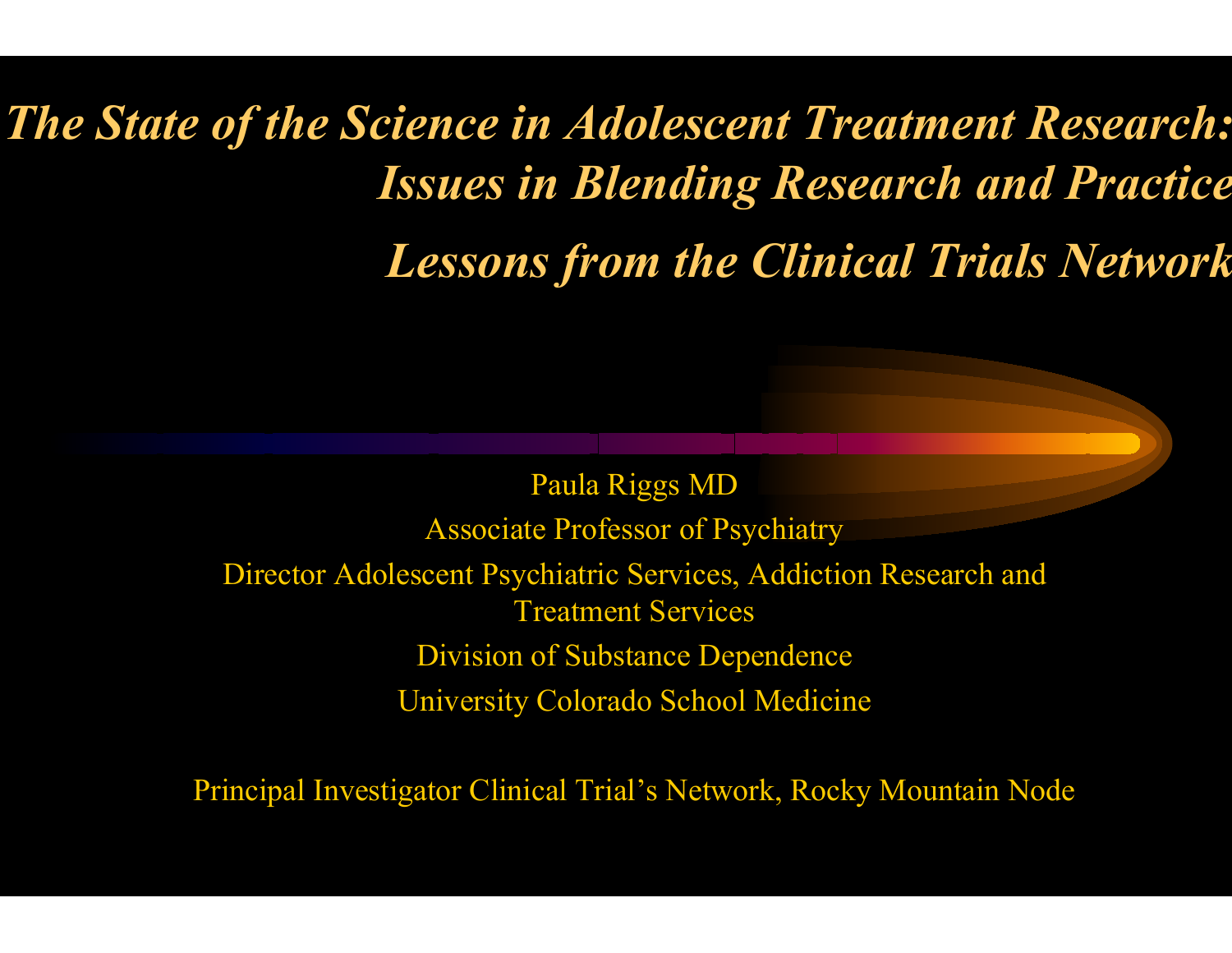## *Adolescent Substance Use Disorder: Developmental Context, Domains of Risk*

- **Individual** 
	- $\bullet$ **Genetic; temperment; behavioral disinhibition**
	- **Comorbidity**
		- **Early intervention prevent SUD? ( CD, ADHD, Affective, LD, Anxiety)**
	- **SUD impedes development (poor coping skills; alexithymic)**
- **Family** 
	- **Attachment disorder; family disruption, abuse/neglect, poor monitoring; parental/sibling SUD**
- **Peers**
	- **CD, SUD**
- **School** 
	- **Poor motivation, achievement, learning disorders, ADHD**
- **Community**
	- •**Criminal, drug subculture**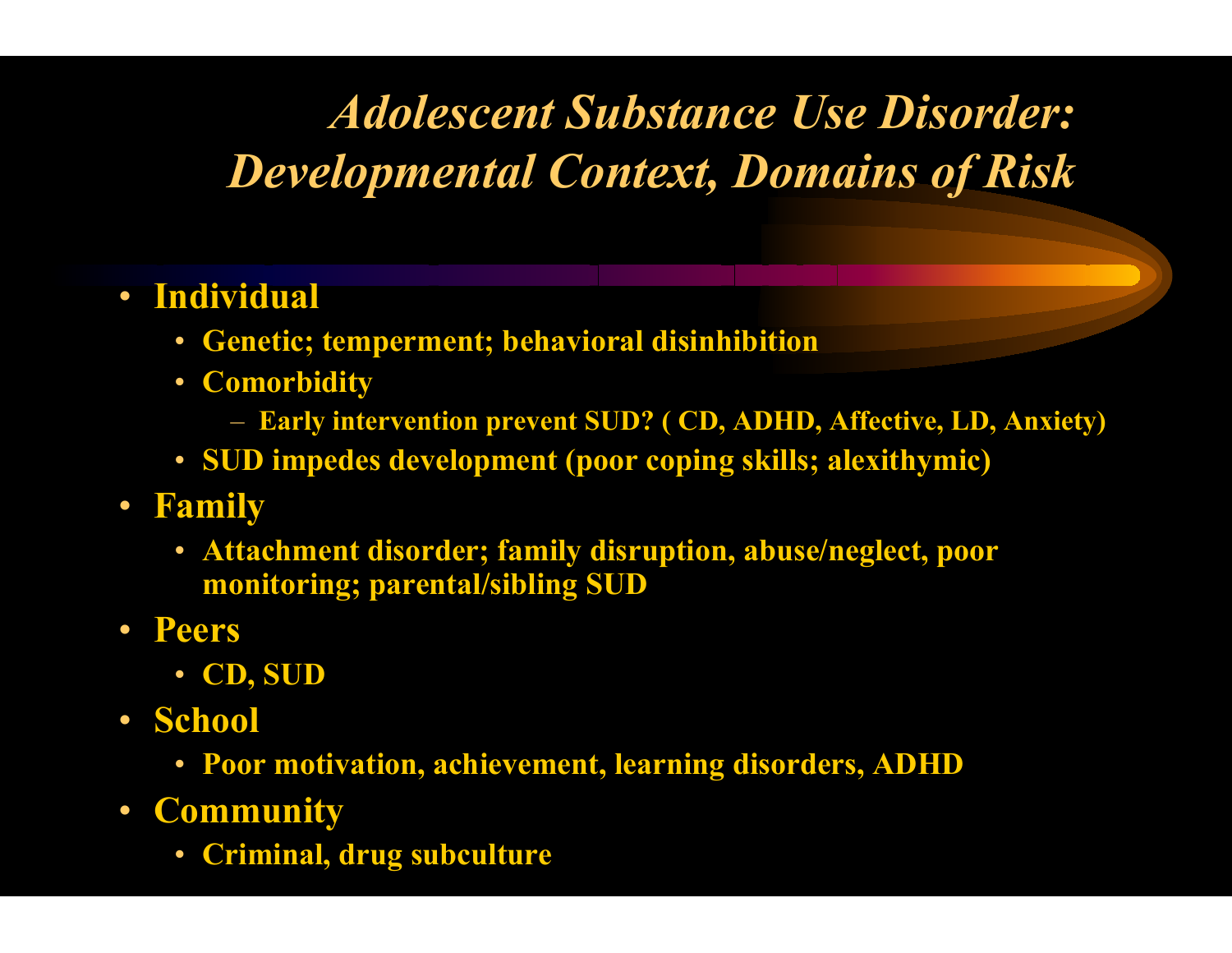## *Emerging Causal Model*

- $\bullet$ **Earl y behavioral disinhibition /affective dysregulation**
- $\bullet$  **Late childhood/early adolescence**
	- **Interplay of neurohormonal / comorbidity / family & other psy chosocial factors modulate motivation/SUD vulnerabilit y**
		- **Change gene expression**
		- **Receptors &"brain re w ard" –under construction**
- **Adolescence**
	- **Pubert y /neuroendocrine changes**
		- **Greater vulnerabilit y & reactivity to stressors**
		- **Exacerb ates pre-existing d ysregulation & risk- predicts progression to SUD after experimentation**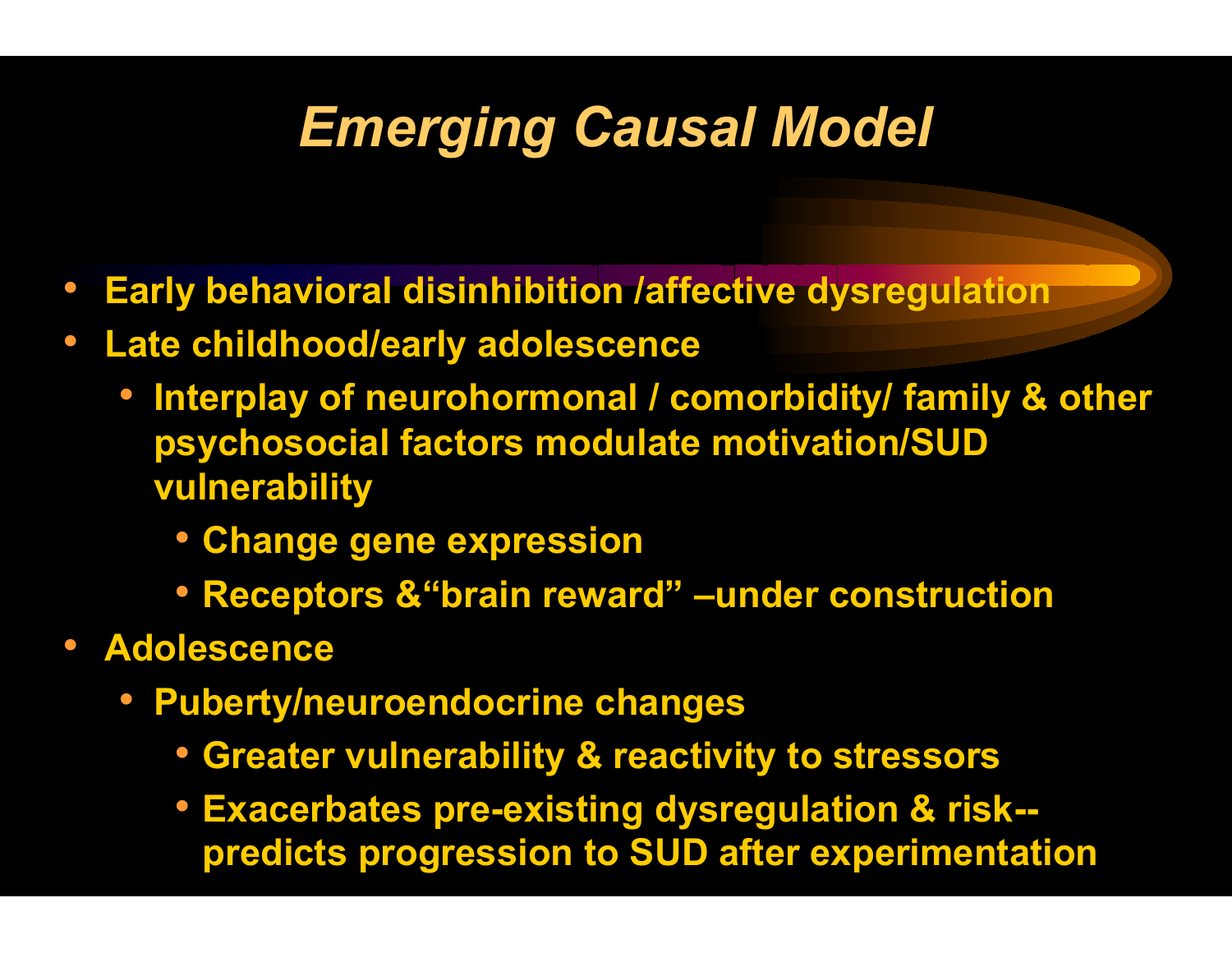## *Assessment of Adolescents with SUD*

- $\bullet$  **Assessment**
	- • **Comprehensive, multidimensional, lifespan approach/developmental timeline**
		- **Developmental milestones/ major events**
		- **Comorbidit y -onset, relationship to SUD, diagnostic validit y of assessments**
		- **Family assessment**
		- **Functional anal y sis-context, domains of risk, developmental features are different from adults**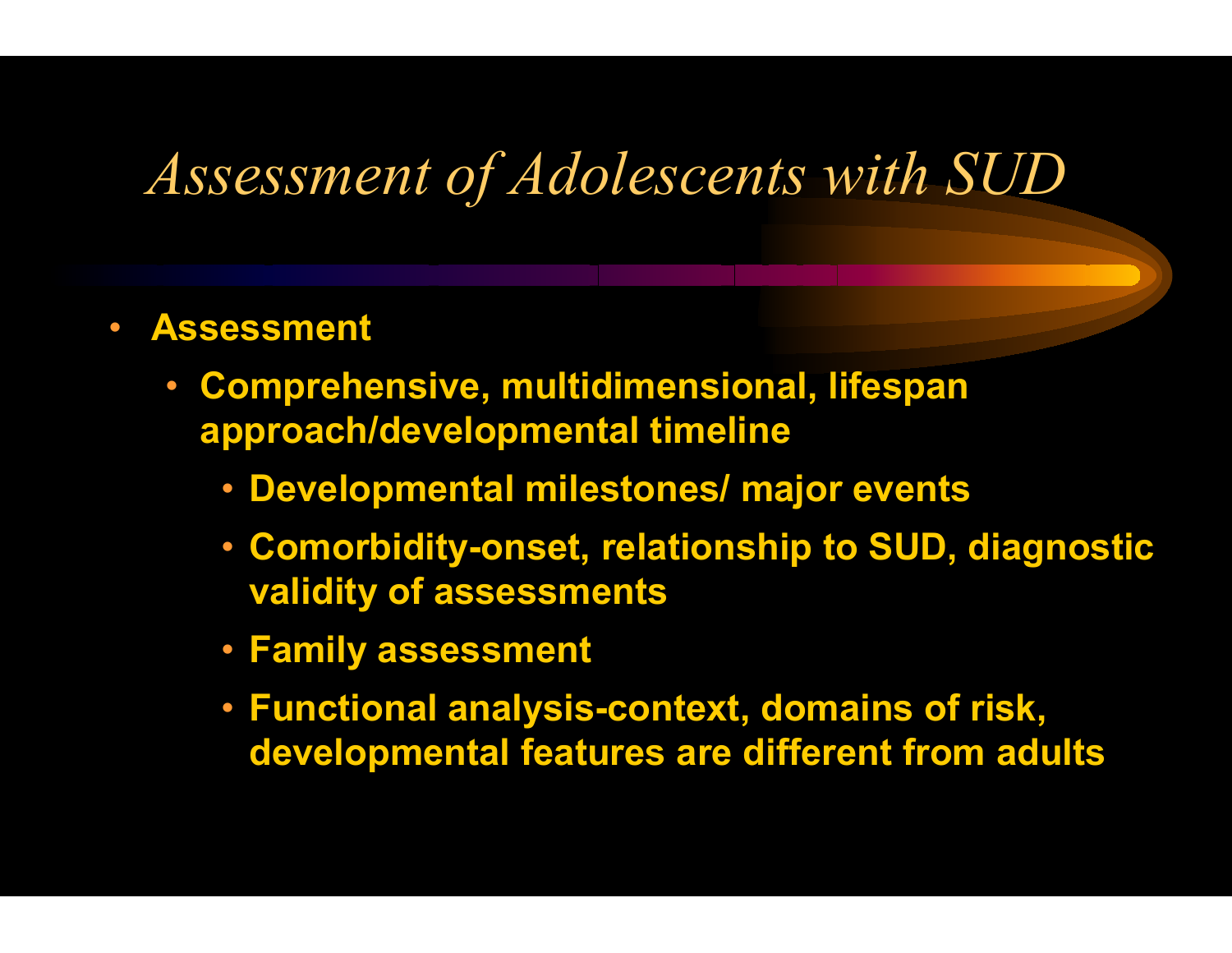### *Evidence-Based Treatments for Adolescents Lag Behind Adult Studies*

- Efficacious Treatments for Adolescent SUD
	- •**• Psychotherapies for SUD** 
		- $\bullet$  Family Therapies (eg. structural-strategic; functional; community**based multisystemic; multidimensio n al FT)**
		- **Cogniti v e-Be h a vioral (individual > group)**
		- **Beha vioral (operant; PMT)**
		- $\bullet$  Motivational Enhancement/ I2 step-adjunctive
	- $\bullet$  **Pharmacotherapies for SUD**
		- **No adequately powered randomized controlled trials in adolescents** for substitution, antagonist, aversive, anticraving pharmacotherapies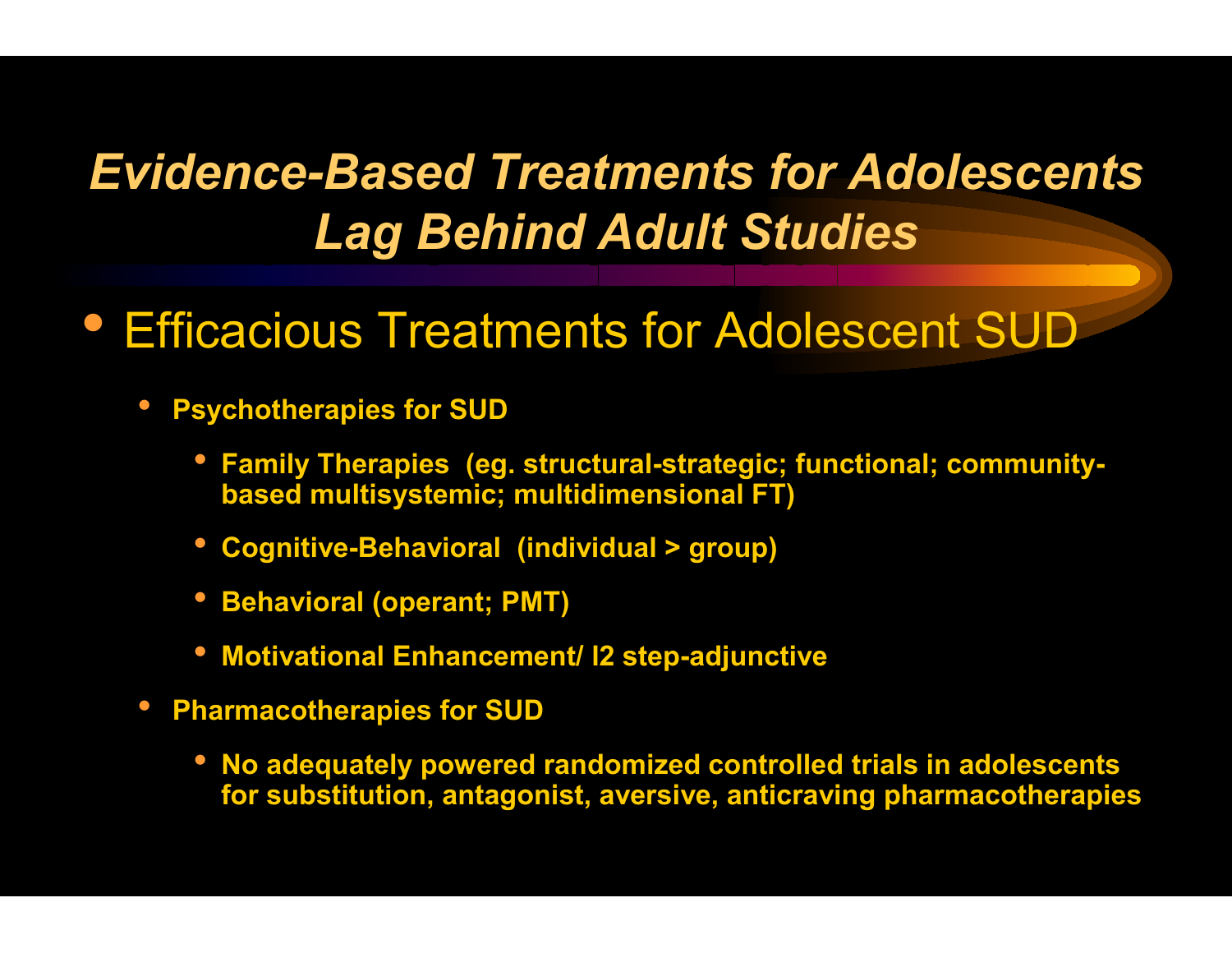### *Adolescent SUD and Comorbidity Efficacy Trials Issues for CTN*

#### **CD + SUD**

- **Ps y c h o t h erap y (beh a vioral; family-b ased; commu nity-based-MST)**
- •• Pharmacotherapy—no randomized controlled trials (RCTs) with **adequate power**
- **ADHD + SUD**
	- **Psychotherapy -none**
	- **Pharma c othe r a p y --One RCT; tre a t s ADHD not SUD; us e non-abus e potential medications; need safet y & efficacy data in adolescents**

#### **Affective Disorders + SUD**

- **Depre s sion + SUD** 
	- **Pharma c othe r a p y -SSRIs h a v e mos t e mpiric al support (fluox e tine, parox e tine); One RCT effic a c y trial w / fluo x e tine unde rway (moi)**
	- Psychotherapy-IPT and CBT have efficacy for depression/anxiety **disorder innon-SUD adolescents**
- •**Bipolar-1 RCT; decreased substance use wit h mood stabilizati on**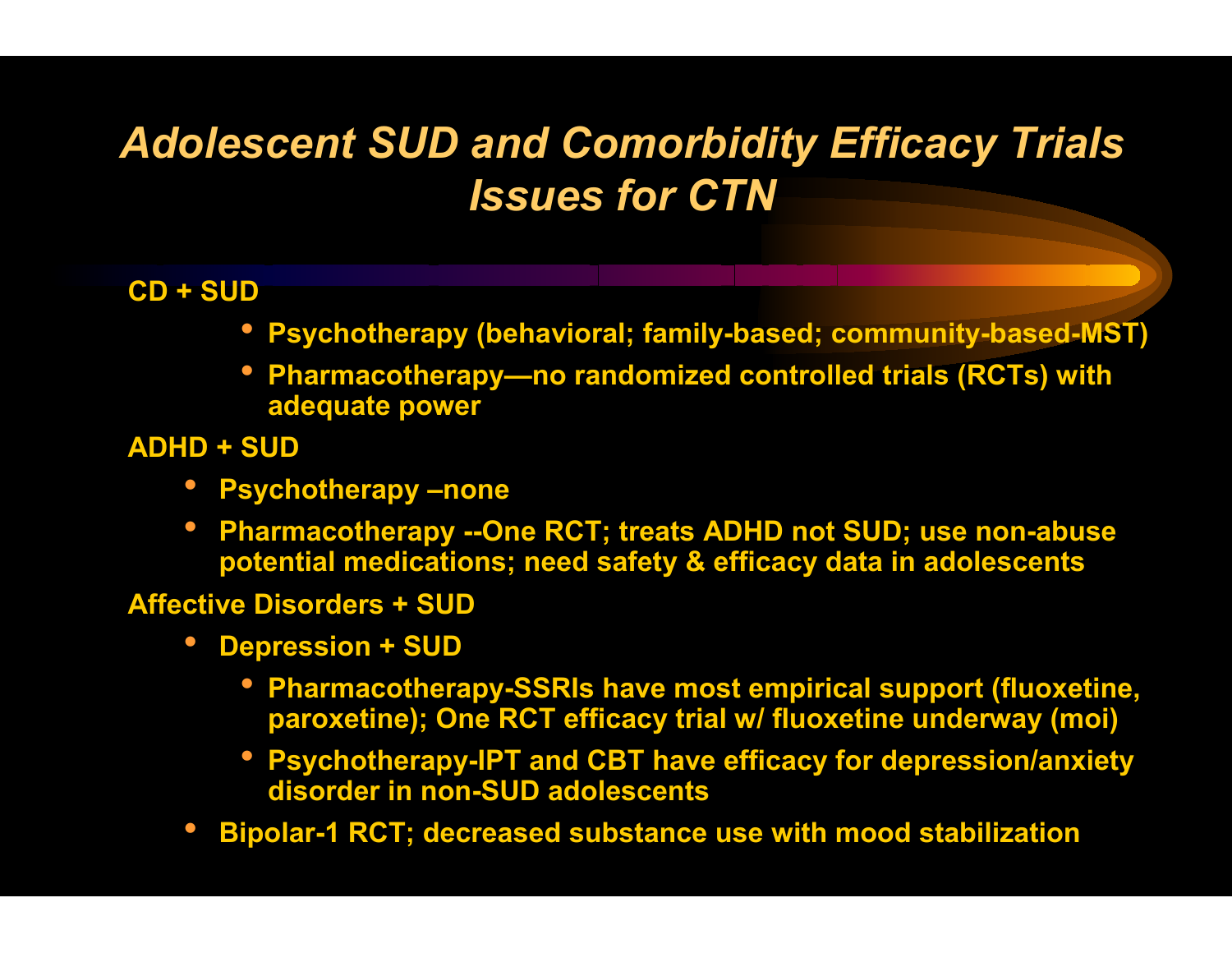### *Adolescent Clinical Trials in CTN: Lessons in Blending Research and Practice*

A Good Marriage vs "Shotgun" Wedding

- **"** "Shotgun" Wedding: university-based researchers tell community treatment programs what to do
- Good Marriage: marry "real world" community treatment program priorities to the state of the science ; bidirectionally co-develop clinical trials agenda; identify science-based treatments ready for "blending"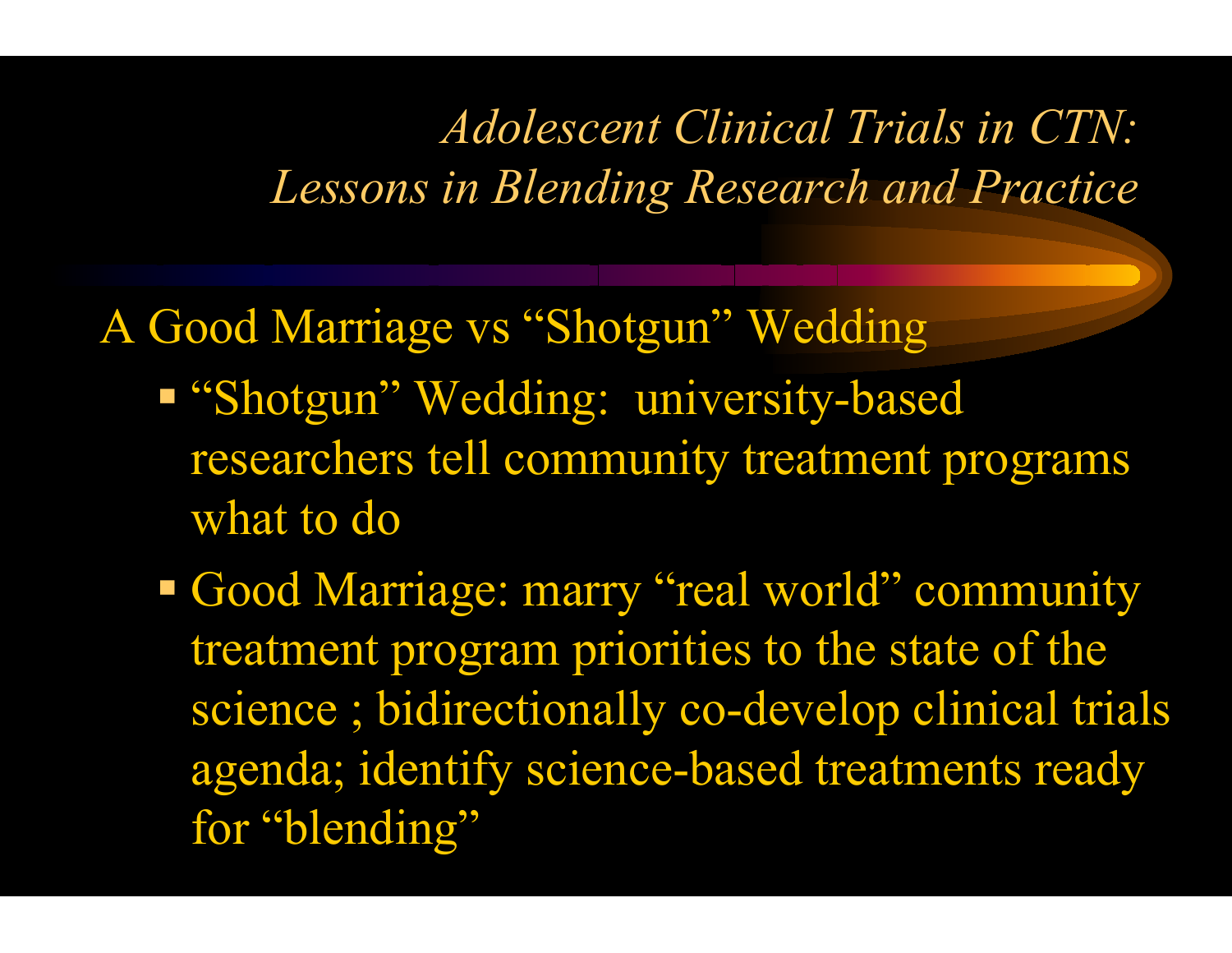### *Adolescent Clinical Trials in CTN: Lessons in Blending Research and Practice*

- Community treatment program priorities
	- $\mathcal{L}_{\mathcal{A}}$  , and the set of  $\mathcal{L}_{\mathcal{A}}$  **Interventions should target the most common adolescent substance dependencies--cannabis, alcohol, nicotine**
	- $\mathcal{L}_{\mathcal{A}}$  **Interventions should target the most common comorbidities --depression, ADHD, PTSD and inform how best to integrate treatment of SUD and comorbid disorders**
	- $\mathcal{L}_{\mathcal{A}}$  **Feasible, flexible, acceptable, practical, cost – effective, sustainable training and implementaion of sciencebased psychotherapies for adolescent SUD: CBT, familybased, behavioral, motivational, multisystemic, group vs individual**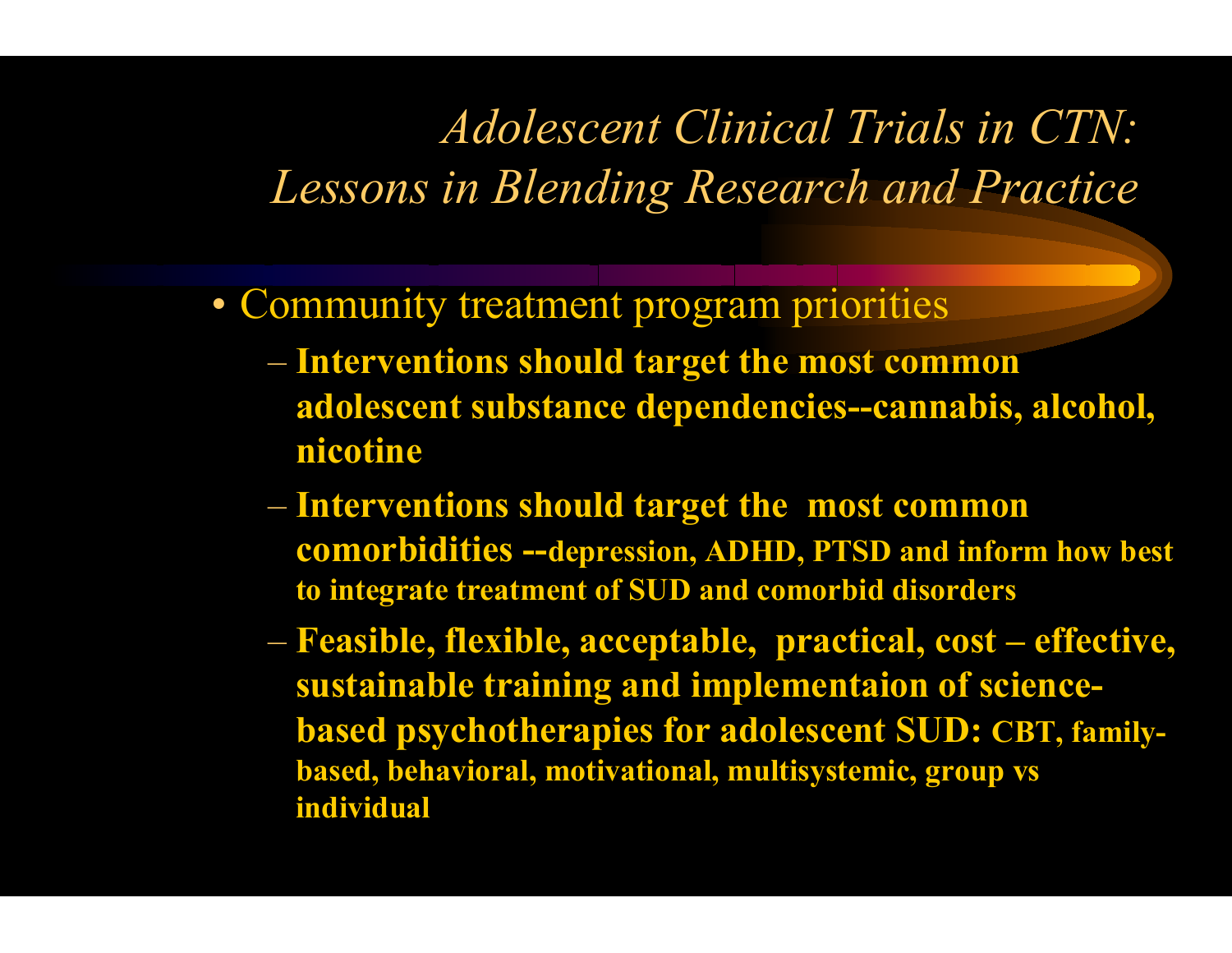## *Adolescent Clinical Trials in CTN: Lessons in Blending Research and Practice*

- Community treatment program priorities (con't)
	- Interventions improving treatment engagement and retention
	- –Enhancing interface with juvenile justice system
	- –Develop pharmacotherapies for adolescent SUD and comorbid disorders—practical and low abuse potential; improve SUD/psychiatric treatment interface
	- –Other?…..